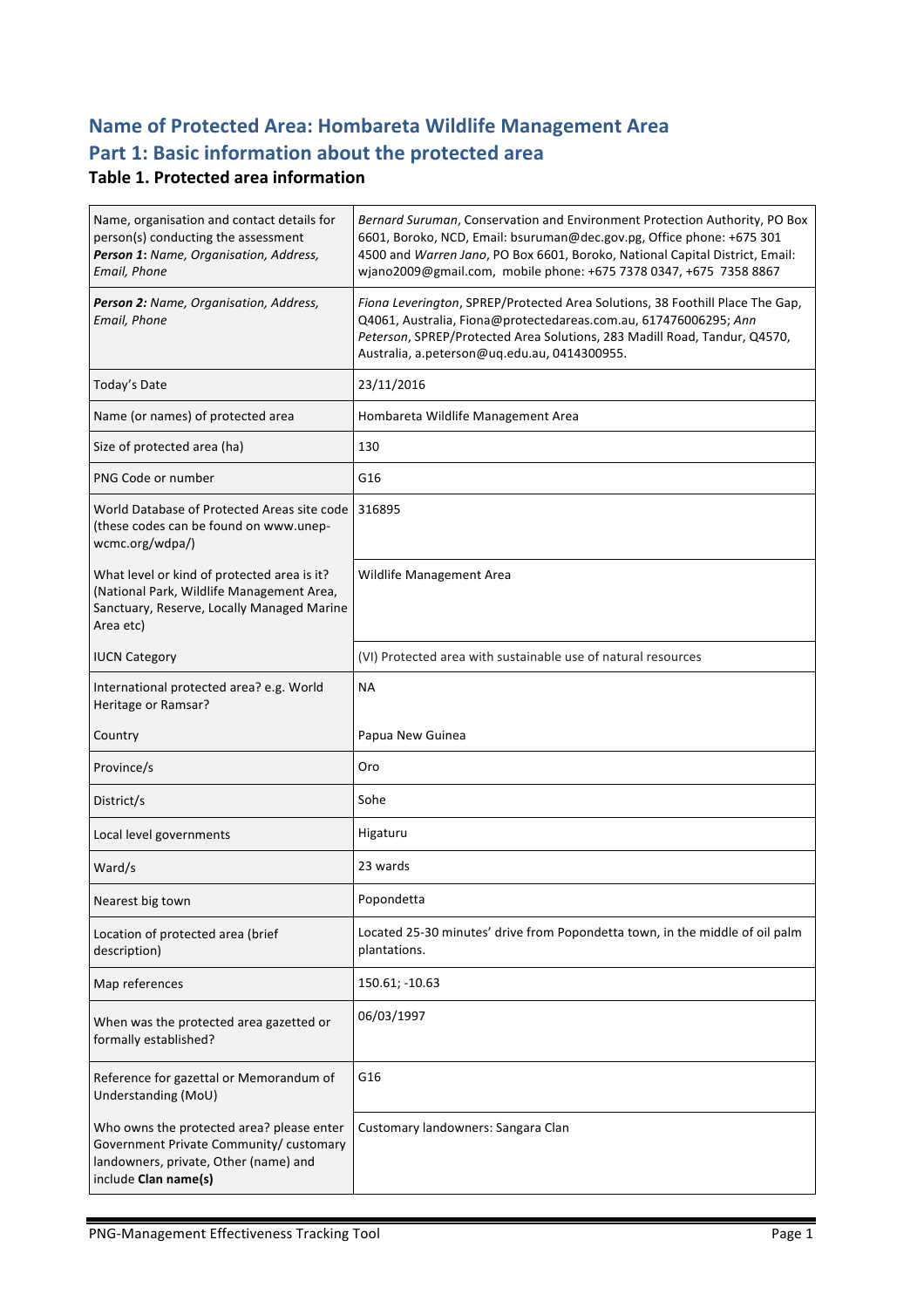| Number of households living in the<br>protected area                                                                                                                                                                                           | 2                                                                                                                                                                                                          |
|------------------------------------------------------------------------------------------------------------------------------------------------------------------------------------------------------------------------------------------------|------------------------------------------------------------------------------------------------------------------------------------------------------------------------------------------------------------|
| Population size within the protected area                                                                                                                                                                                                      | 15                                                                                                                                                                                                         |
| Who manages the protected area? (e.g.<br>please enter government, customary<br>landowners [add clan names] management<br>committee [how many and what gender])                                                                                 | National Government (because of the Queen Alexandra Birdwing Butterfly) and<br>customary landowners (the Orari family - established by the father); Chairman -<br>Mazori Orari, interim chairman (female). |
| Total number of staff (this means anyone<br>working on the protected area in paid jobs -<br>whether NGOs, community, rangers or<br>customary landowners                                                                                        | 0                                                                                                                                                                                                          |
| Temporary paid workers   0                                                                                                                                                                                                                     |                                                                                                                                                                                                            |
| Permanent paid workers   0                                                                                                                                                                                                                     |                                                                                                                                                                                                            |
| Annual budget (US\$) - excluding staff salary<br>costs                                                                                                                                                                                         | 0                                                                                                                                                                                                          |
| Operational (recurrent) funds                                                                                                                                                                                                                  | 0                                                                                                                                                                                                          |
| Project or special funds                                                                                                                                                                                                                       | 2012 - K1000; 2013 - K3000; 2014 - K3000                                                                                                                                                                   |
| Reason for protected area establishment                                                                                                                                                                                                        | To protect the Queen Alexandra Birdwing Butterfly (QABB), the biggest<br>butterfly in the world. "The purpose of Hombareta WMA was to achieve our<br>father's vision to protect God's creation".           |
| What are the main values for which the area<br>is designated (Fill this out after data sheet 2)                                                                                                                                                | Queen Alexandra Birdwing Butterfly habitat                                                                                                                                                                 |
| List the primary protected area management<br>objectives (add lines if needed after the<br>most important objectives):<br>Management objective 1                                                                                               | To protect the habitat of the QABB.                                                                                                                                                                        |
| Management objective 2                                                                                                                                                                                                                         |                                                                                                                                                                                                            |
| Management objective 3                                                                                                                                                                                                                         |                                                                                                                                                                                                            |
| Number of people involved in answering the<br>assessment questions                                                                                                                                                                             | 4                                                                                                                                                                                                          |
| Name/organisation/contact details of<br>people participating in the assessment                                                                                                                                                                 | Not provided.                                                                                                                                                                                              |
| Customary landowners/other community;<br>CEPA, Other national government agency;<br>Provincial govt; local level govt; Protected<br>area staff (anyone working on the protected<br>area in paid jobs; NGO; Donors; External<br>experts; Others | Customary landowners and Provincial government officials (Oro Province), one<br>CEPA staff, one facilitator.                                                                                               |
| Please note if assessment was carried out in<br>association with a particular project, on<br>behalf of an organisation or donor                                                                                                                | SPREP through the PNG Protected Area Assessment Project, which is a<br>component of the GEF Community-based Forest and Coastal Conservation and<br>Resource Management Project in PNG.                     |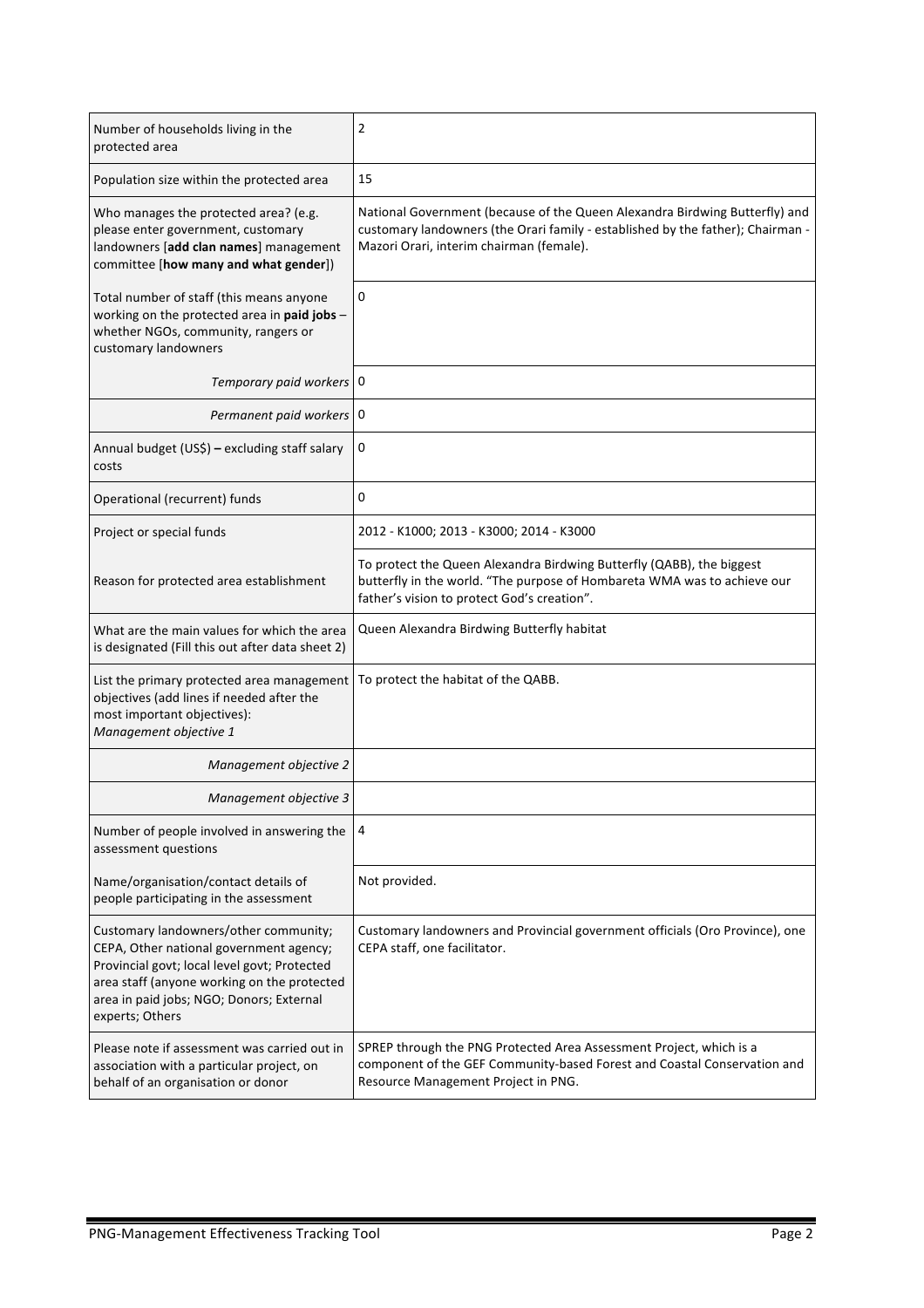### Part 2: What makes this protected area special and important?

#### No statement included.

Additional information: The butterfly, which was named by Walter Rothschild in 1907 in honour of Alexandra of Denmark, is now endangered, being restricted to about 100 square kilometres of coastal rainforest near Popondetta. It requires old growth rainforest for its survival. A major threat is the destruction of habitat for the production of oil palm plantations and recent development of rubber and cocoa plantations. The eruption of Mount Lamington in the 1950s also destroyed some of its habitat. The butterfly is prized by collectors (Wikipedia 2017) and illegal collection still threatens the species (Earth's Endangered 2010). It has a wing span up to 28cm and is very colourful. The male has blue-green iridescent streaks across the largely black wings, with a scattering of yellow spots. The larger female has a brown colour across the wings and yellow blotches on the tips (Wildscreen Archive 2017). The butterfly's eggs are laid on the poisonous leaves of a tropical pine-vine *(Aristolochia spp.)*. The caterpillars feed on this vine and ingest its toxins throughout all stages of growth and red hairs on the emerged adult butterfly's thorax warn predators that it remains highly toxic (Stratton 2012).

| No.            | <b>Key values</b>                                                             | <b>Brief description</b>                                                                                                                                                                                                    | <b>Note if endangered species</b><br>or ecosystem (IUCN)                                                                       |
|----------------|-------------------------------------------------------------------------------|-----------------------------------------------------------------------------------------------------------------------------------------------------------------------------------------------------------------------------|--------------------------------------------------------------------------------------------------------------------------------|
| 1              | Queen Alexandra Birdwing<br>Butterfly, Ornithoptera<br>alexandrae             | The WMA provides important habitat for the QABB<br>and its primary food source, the vine Aristochlia.<br>Much of the habitat has been planted out for oil<br>palm and it was important to protect the butterfly<br>habitat. | Listed under Appendix 1 of<br>CITES as endangered<br>species and also on IUCN<br>Red List; threatened by oil<br>palm expansion |
| $\overline{2}$ | <b>Birdlife</b>                                                               | There is habitat for birds of paradise (e.g.<br>raggiana), hornbills and wildfowl. The habitat for<br>birdlife is getting smaller due to oil palm<br>expansion.                                                             | Bird of paradise, hornbills<br>and wildfowl are protected<br>by PNG laws and is also<br>endangered and<br>threatened.          |
| 3              | Creek (fresh water)                                                           | The WMA is in a low land area and is also used for<br>oil palm. The area is protected to preserve clean<br>water.                                                                                                           |                                                                                                                                |
| 4              | Fish and prawns/shrimps                                                       | Fish and prawns are important for food, but these<br>are gradually reducing in abundance.                                                                                                                                   |                                                                                                                                |
| 5              | Family cemetery                                                               | There is a family burial site, which also helps to<br>protect the habitat, because the area is regarded<br>as a respected burial site by the people.                                                                        |                                                                                                                                |
| 6              | <b>Building materials (black</b><br>palm and palms for walls and<br>flooring) | Much of the forest is being cleared for oil palm<br>expansion and to provide wood for housing. Wood<br>harvesting is increasing as the population grows.                                                                    |                                                                                                                                |
| $\overline{7}$ | <b>Traditional plants</b>                                                     | Bark and leaves are currently used for medication<br>of the sick.                                                                                                                                                           |                                                                                                                                |

#### Table 2. Key values of the protected area

#### **Table 3. Checklist of values/benefits**

Not important 0; Important 1; Very important 2; Don't know DK

| How important is the protected area for                                                                                                      | <b>Score</b> | <b>Comment</b>                                                                                                                                                                 |
|----------------------------------------------------------------------------------------------------------------------------------------------|--------------|--------------------------------------------------------------------------------------------------------------------------------------------------------------------------------|
| each of the listed values/benefits?                                                                                                          | (0,1,2, DK)  |                                                                                                                                                                                |
| Biodiversity – the presence of many<br>different kinds of plants, animals and<br>ecosystems                                                  |              | Best remaining habitat for the Birdwing butterfly: also<br>forest habitat for some other animals.                                                                              |
| 2. Presence of rare, threatened, or<br>endangered species (plants and animals)                                                               |              | The QABB is rare and endangered as a result of oil palm<br>expansion and that was the reason for the establishment<br>of the WMA.                                              |
| 3. Ecosystems (e.g. wetlands, grasslands,<br>coral reefs etc) that are rare because they<br>have been cleared or destroyed in other<br>areas |              | It contains: important forest habitat that has been cleared<br>in surrounding areas for oil palm and gardening; grassland<br>for grassland species; and habitat for wallabies. |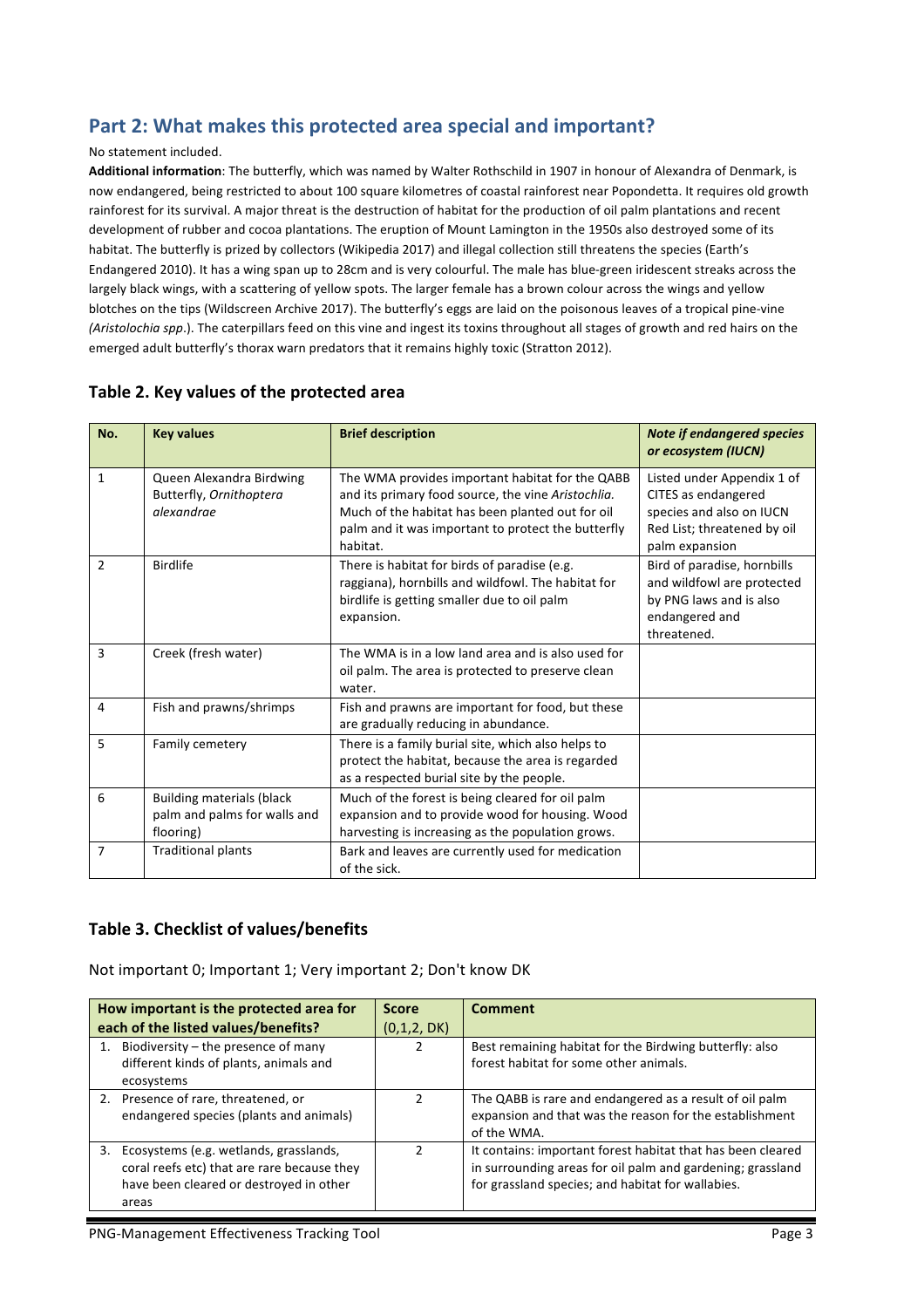| 4. Protecting clean, fresh water                                                                        | $\overline{2}$ | The community access water from a well now. Previously<br>the creek supplied the village people with water.                                                                                                                   |
|---------------------------------------------------------------------------------------------------------|----------------|-------------------------------------------------------------------------------------------------------------------------------------------------------------------------------------------------------------------------------|
| 5. Sustaining important species in big enough<br>numbers that they are able to survive here             | $\overline{2}$ | Currently the number and abundance of animal species<br>are decreasing.                                                                                                                                                       |
| Providing a source of employment for local<br>6.<br>communities now                                     | 0              | No current employment is provided by the WMA.                                                                                                                                                                                 |
| 7. Providing resources for local subsistence<br>(food, building materials, medicines etc.)              | $\overline{2}$ | Non-timber forest products e.g. cane for furniture-making.<br>The population is increasing and that is putting great<br>pressure on the protected area.                                                                       |
| 8. Providing community development<br>opportunities through sustainable<br>resource use                 | $\mathbf{1}$   | Provincial government gives a small amount each year to<br>the Committee/customary landowners as an incentive to<br>keep the WMA.                                                                                             |
| Religious or spiritual significance (e.g.<br>9.<br>tambu places)                                        | 1              | There is a cemetery within the WMA.                                                                                                                                                                                           |
| 10. Plant species of high social, cultural, or<br>economic importance                                   | $\overline{2}$ | There is a vine (Aristolochia spp.) that is an important food<br>source for the QABB.                                                                                                                                         |
| 11. Animal species of high social, cultural, or<br>economic importance                                  | $\overline{2}$ | QABB and birds of paradise.                                                                                                                                                                                                   |
| 12. Attractive scenery                                                                                  | $\overline{2}$ |                                                                                                                                                                                                                               |
| 13. Tourism now                                                                                         | 0              | Tourism is in its initial stages, but there is nothing<br>happening in the WMA now.                                                                                                                                           |
| 14. Potential value for tourism in the future                                                           | 1              | There is but need infrastructure and financial support                                                                                                                                                                        |
| 15. Educational and/or scientific value                                                                 | $\overline{2}$ | There is potential for research, especially on QABB habitat,<br>e.g. what is causing the reduction in QABB numbers etc.<br>There needs to be information printed and circulated in<br>schools to help conserve the butterfly. |
| 16. Maintaining culture and tradition on<br>customary land and passing this on to<br>future generations | $\overline{2}$ | Skills are still practices, e.g. furniture-making from cane.                                                                                                                                                                  |

#### Part 3: What are the threats to the protected area?

# **Table 4: Threats to the protected area**<br>**H** High significance threats are seriously degrading va

- High significance threats are seriously degrading values. This means they are badly damaging some value -it might be a kind of animal or plant, or your traditional gardens
- **M** Medium threats are having some negative impact they are damaging values but not so badly
- **L** Low threats are present but not seriously damaging values
- **0 N/A** where the threat is not present in the protected area or where something is happening but is not threatening the values at all

| Threat type                         | <b>Score</b> | <b>Notes</b>                                                               |
|-------------------------------------|--------------|----------------------------------------------------------------------------|
|                                     | (H,M,L,0)    |                                                                            |
| 1.1 Housing and settlement          | M            | There is not much impact from the two houses in the WMA.                   |
| 1.1a Population increase in the     | н            | The population is growing and currently it is not a problem but it is      |
| protected area community            |              | anticipated that this will be a big problem in the future. This will bring |
|                                     |              | greater development and potential threats to the WMA.                      |
| 1.2 Commercial and industrial areas | 0            |                                                                            |
| 1.3 Tourism and recreation          | 0            |                                                                            |
| infrastructure                      |              |                                                                            |
| 2.1 Customary land owner and        | M            | There are some family gardens within the WMA and these may expand          |
| community gardens and small crops   |              | in the future.                                                             |
| 2.1a Drug cultivation               |              | The boys grow drugs for local consumption.                                 |
| 2.1b Commercial plantations         |              | Oil palm is encroaching on the edges of the WMA, but the company           |
|                                     |              | does respect the protected area.                                           |
| 2.2 Wood and pulp plantations       | $\Omega$     |                                                                            |
| 2.3 Livestock farming and grazing   | 0            |                                                                            |
| 2.4 Marine and freshwater           | $\Omega$     |                                                                            |
| aquaculture                         |              |                                                                            |
| 3.1 Oil and gas drilling            | 0            |                                                                            |
| 3.2 Mining and quarrying            | 0            |                                                                            |
| 3.3 Energy generation               | 0            |                                                                            |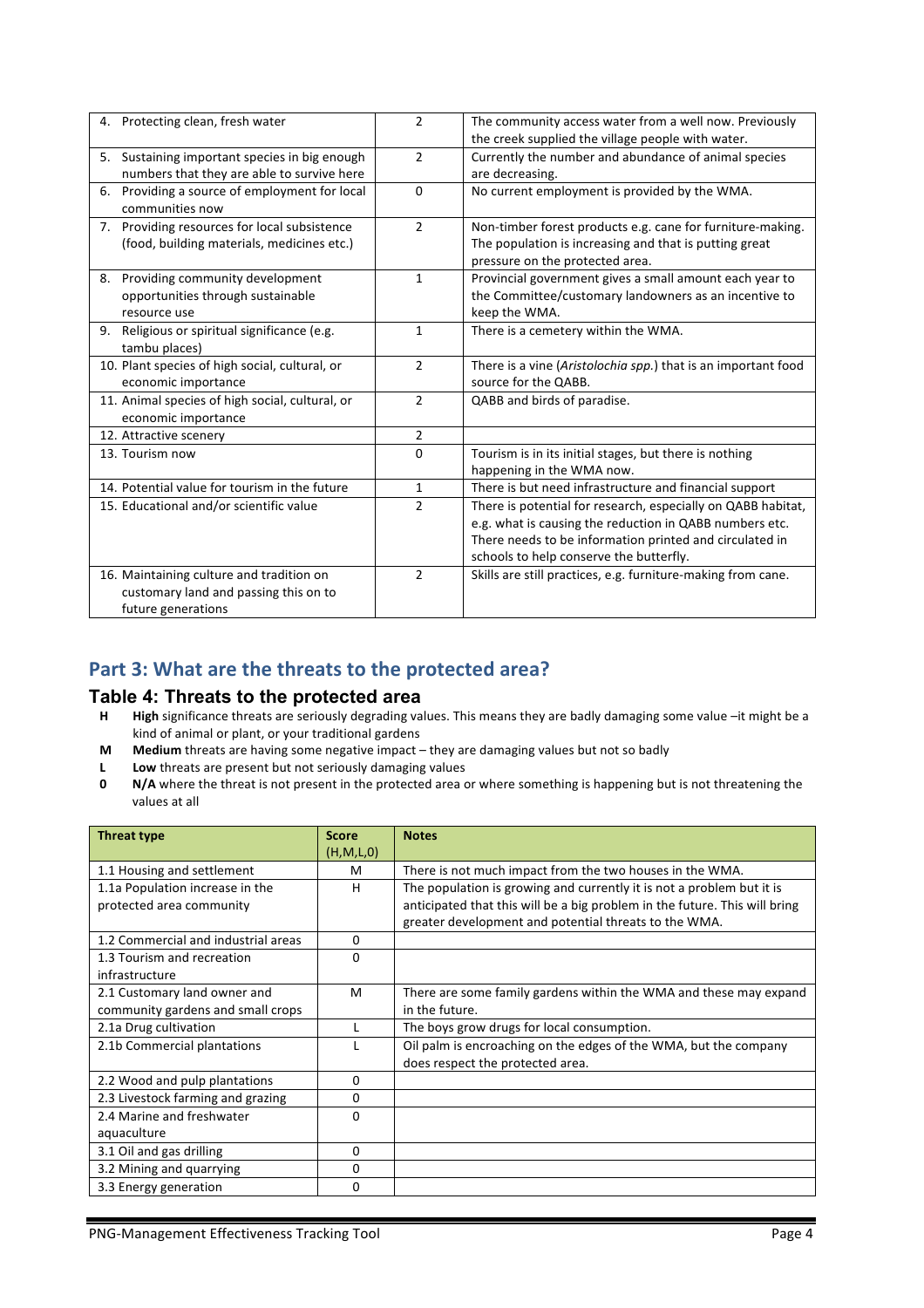| <b>Threat type</b>                                                            | <b>Score</b> | <b>Notes</b>                                                                                  |
|-------------------------------------------------------------------------------|--------------|-----------------------------------------------------------------------------------------------|
|                                                                               | (H, M, L, 0) |                                                                                               |
| 4.1 Roads and railroads (include                                              | 0            |                                                                                               |
| road-killed animals)                                                          |              |                                                                                               |
| 4.2 Utility and service lines (e.g.                                           | $\Omega$     |                                                                                               |
| electricity cables, telephone lines)                                          |              |                                                                                               |
| 4.3 Shipping lanes                                                            | 0            |                                                                                               |
| 4.4 Flight paths                                                              | $\mathbf 0$  |                                                                                               |
| 5.1 Hunting, killing and collecting<br>terrestrial animals (including killing | H            | Vandalism and poaching of WMA resources are common problems.                                  |
| of animals as a result of                                                     |              |                                                                                               |
| human/wildlife conflict)                                                      |              |                                                                                               |
| 5.2 Gathering terrestrial plants or                                           | H            | The WMA is the only place that has cane and people enter the WMA                              |
| plant products (non-timber)                                                   |              | to harvest cane and this destroys QABB habitat and vines.                                     |
| 5.3a Logging and wood harvesting                                              | H            | There is logging done by outsiders who are being hired to cut the                             |
| for local/customary use                                                       |              | timber.                                                                                       |
| 5.3b Logging and wood harvesting -                                            | м            | Chainsaws are in operation in the WMA and this reduces forest                                 |
| commercial logging                                                            |              | habitat, and the vines needed by the QABB.                                                    |
| 5.4a Fishing, killing and harvesting                                          | 0            |                                                                                               |
| aquatic resources for                                                         |              |                                                                                               |
| local/customary use                                                           |              |                                                                                               |
| 5.4b Fishing, killing and harvesting                                          | 0            |                                                                                               |
| aquatic resources for commercial                                              |              |                                                                                               |
| use                                                                           |              |                                                                                               |
| 6.1 Recreational activities and                                               | 0            |                                                                                               |
| tourism                                                                       |              |                                                                                               |
| 6.2 War, civil unrest and military                                            | $\Omega$     |                                                                                               |
| exercises                                                                     |              |                                                                                               |
| 6.3 Research, education and other                                             | 0            | There is no serious research.                                                                 |
| work-related activities in protected<br>areas                                 |              |                                                                                               |
| 6.4 Activities of protected area                                              | $\mathbf 0$  |                                                                                               |
| managers (e.g. construction or                                                |              |                                                                                               |
| vehicle use)                                                                  |              |                                                                                               |
| 6.5 Deliberate vandalism, destructive                                         | $\mathsf{L}$ | Young children go around destroy QABB habitat and vines; need                                 |
| activities or threats to protected                                            |              | improved legal frameworks and enforcement.                                                    |
| area staff and visitors                                                       |              |                                                                                               |
| 7.1 Fire and fire suppression                                                 | M            | Burning of grassland can occur.                                                               |
| (including arson)                                                             |              |                                                                                               |
| 7.2 Dams, hydrological modification                                           | 0            |                                                                                               |
| and water management/use                                                      |              |                                                                                               |
| 7.3a Increased fragmentation within                                           | H            | Bush tracks are increasing and this fragments the habitat.                                    |
| protected area                                                                |              |                                                                                               |
| 7.3b Isolation from other natural                                             | $\mathbf 0$  |                                                                                               |
| habitat (e.g. deforestation)                                                  |              |                                                                                               |
| 7.3c Other 'edge effects' on park                                             | L            | The oil palm companies are on the edges of the WMA, but in general                            |
| values                                                                        |              | show respect to the WMA.                                                                      |
| 7.3d Loss of keystone species (e.g.                                           | 0            |                                                                                               |
| top predators, pollinators etc.)                                              |              |                                                                                               |
| 8.1 Pest plants<br>8.1a Pest animals                                          | H<br>H       | Piper tree (daka diwai) is present in the WMA.<br>These are a high threat for the QABB vines. |
| 8.1b Diseases such as fungus or                                               | $\mathbf 0$  |                                                                                               |
| viruses that make native plants or                                            |              |                                                                                               |
| animals sick                                                                  |              |                                                                                               |
| 8.2 Introduced genetic material (e.g.                                         | 0            |                                                                                               |
| genetically modified organisms)                                               |              |                                                                                               |
| 9.1 Household sewage and urban                                                | 0            |                                                                                               |
| waste water                                                                   |              |                                                                                               |
| 9.1a Sewage and waste water from                                              | 0            |                                                                                               |
| protected area facilities                                                     |              |                                                                                               |
| 9.2 Industrial, mining and military                                           | 0            |                                                                                               |
| effluents                                                                     |              |                                                                                               |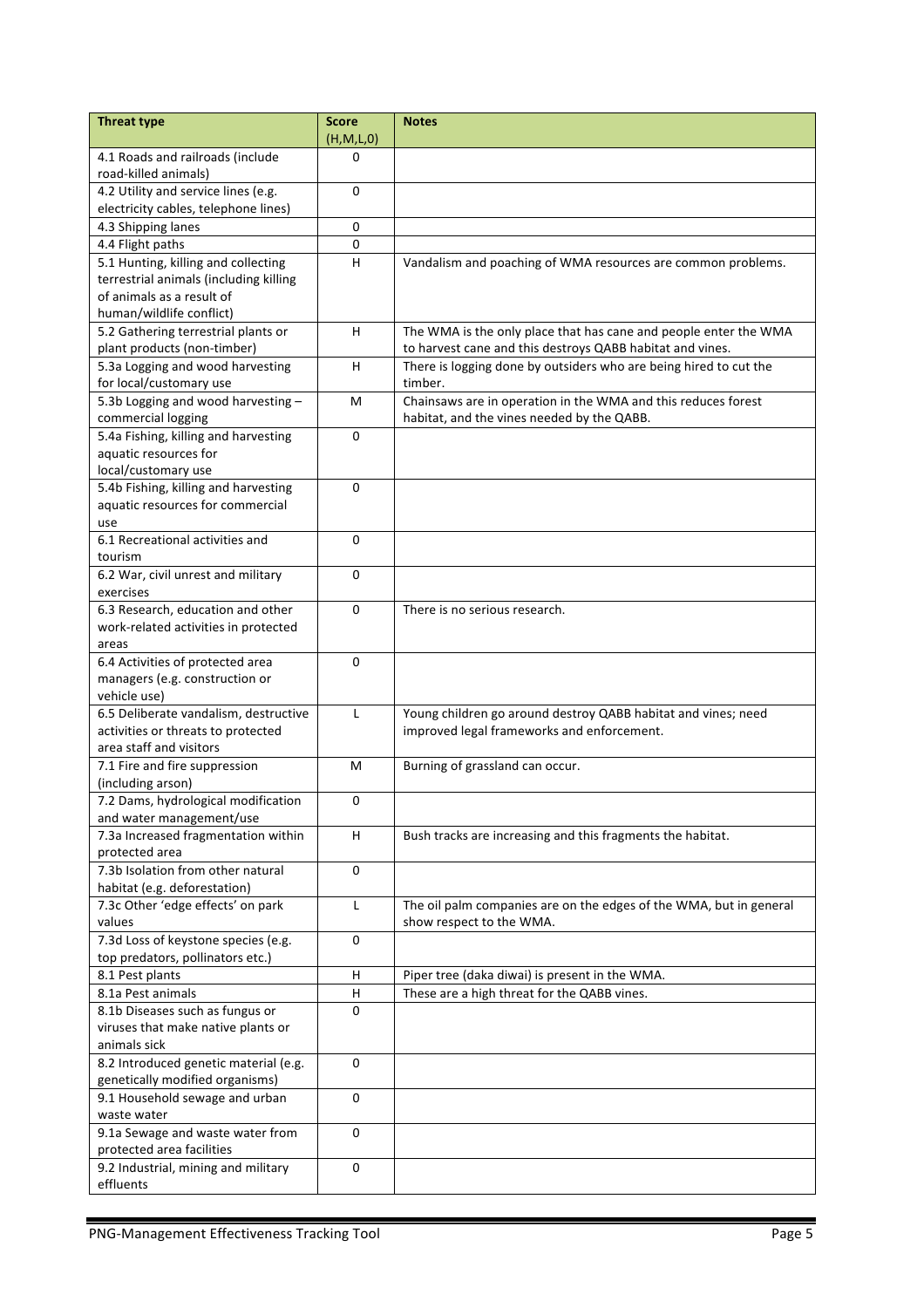| <b>Threat type</b>                       | <b>Score</b> | <b>Notes</b>                                                              |
|------------------------------------------|--------------|---------------------------------------------------------------------------|
|                                          | (H,M,L,0)    |                                                                           |
| 9.3 Agricultural and forestry            | м            | There is no storage for the effluents in the adjacent oil palm plantation |
| effluents (e.g. excess fertilizers or    |              | so this flows directly into the protected area. However, the fertiliser   |
| pesticides)                              |              | and pesticides that are used now are improving due to a change to         |
|                                          |              | organic fertilisers.                                                      |
| 9.4 Garbage and solid waste              | 0            |                                                                           |
| 9.5 Air-borne pollutants                 | $\mathbf 0$  |                                                                           |
| 9.6 Excess energy (e.g. heat             | $\Omega$     |                                                                           |
| pollution, lights etc.)                  |              |                                                                           |
| 10.1 Volcanoes                           | $\mathbf 0$  |                                                                           |
| 10.2 Earthquakes/Tsunamis                | $\mathbf{0}$ |                                                                           |
| 10.3 Avalanches/Landslides               | $\Omega$     |                                                                           |
| 10.4 Erosion and siltation/              | $\Omega$     |                                                                           |
| deposition (e.g. shoreline or riverbed   |              |                                                                           |
| changes)                                 |              |                                                                           |
| 11.1 Habitat shifting and alteration     | $\mathbf 0$  |                                                                           |
| 11.2 Droughts                            | $\Omega$     | The 1997 drought and bushfire were serious and caused a conversion        |
|                                          |              | of forest to grassland. Some forest restoration has been undertaken       |
|                                          |              | since that time.                                                          |
| 11.3 Temperature extremes                | $\mathbf{0}$ |                                                                           |
| 11.4 Storms and flooding                 | $\Omega$     |                                                                           |
| 11.5 Coral bleaching                     | $\mathbf{0}$ |                                                                           |
| 11.6 Intrusion by saltwater into         | $\Omega$     |                                                                           |
| gardens etc.                             |              |                                                                           |
| 11.7 Sea level rise                      | $\mathbf{0}$ |                                                                           |
| Other (please explain)                   | $\mathbf{0}$ |                                                                           |
| 12.1 Loss of cultural links, traditional | $\Omega$     |                                                                           |
| knowledge and/or management              |              |                                                                           |
| practices                                |              |                                                                           |
| 12.2 Natural deterioration of            | $\Omega$     |                                                                           |
| important cultural site values           |              |                                                                           |
| 12.3 Destruction of cultural heritage    | $\Omega$     |                                                                           |
| buildings, gardens, sites etc.           |              |                                                                           |
| Other (please explain)                   |              |                                                                           |

### Table 5. Worst threats and ways forward

| <b>Threat</b><br>No. | <b>Threat</b><br>(Most significant first) | <b>Threat number or</b><br>name (copy no.<br>from Table 4) | Nature of the threat, impact and how to reduce the impact.                                                                                   |
|----------------------|-------------------------------------------|------------------------------------------------------------|----------------------------------------------------------------------------------------------------------------------------------------------|
|                      | Population Increase                       | 1.1a                                                       | No actions                                                                                                                                   |
|                      | Fragmentation                             | 7.3a                                                       | Increase in tracks through the forest as people are coming in to<br>take cane etc - the ineffective legal frameworks need to be<br>improved. |
| 2                    | Killing and hunting<br>animals            | 5.1                                                        | Legal frameworks are not effective at present.                                                                                               |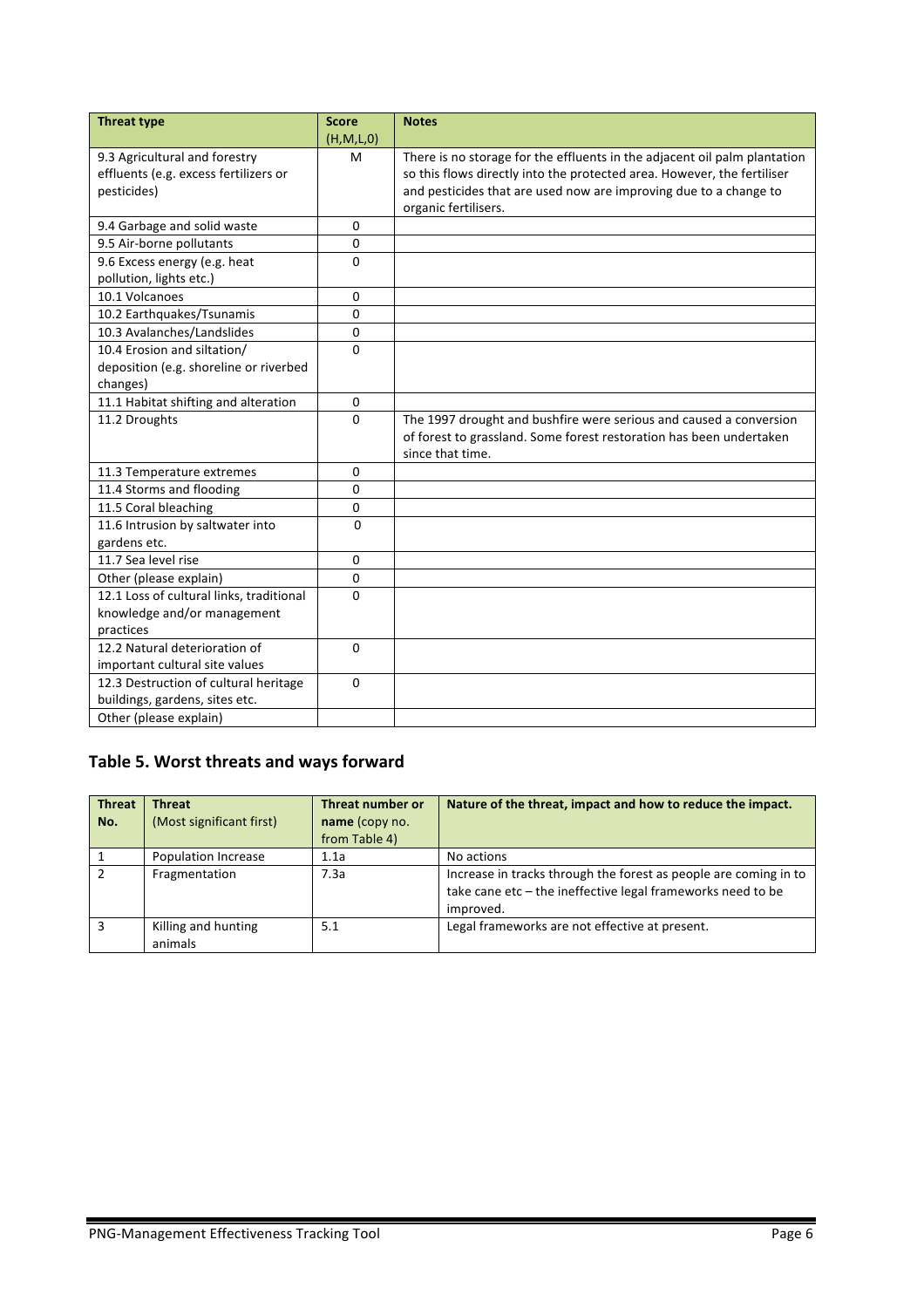## Part 4: What is the management like in the protected area?

| <b>Issue</b>                   | <b>Score</b><br>(0,1,2,3, NA) | <b>Comment</b>                                                                                                                                                                                    | <b>Next steps</b>                                                                                                                                                               |
|--------------------------------|-------------------------------|---------------------------------------------------------------------------------------------------------------------------------------------------------------------------------------------------|---------------------------------------------------------------------------------------------------------------------------------------------------------------------------------|
| 1a. Legal status               | 3                             | The WMA is legally gazetted.                                                                                                                                                                      | Negotiate the re-gazettal of the<br>WMA under the new protected area<br>legislation.                                                                                            |
| 1b. Legal status               |                               |                                                                                                                                                                                                   |                                                                                                                                                                                 |
| 2a. Protected area regulations | $\overline{2}$                | Regulations are not adequate<br>to prevent the entry of<br>outsiders and the take of the<br>WMA's resources (e.g. cane<br>and timber).                                                            | Improve the legislative frameworks.                                                                                                                                             |
| 2b. Protected area regulations |                               |                                                                                                                                                                                                   |                                                                                                                                                                                 |
| 3. Law enforcement             | 0                             | Absence of ability to enforce<br>the laws is resulting in<br>degradation and loss of values.                                                                                                      | Reactivate the management<br>committee and the laws and seek<br>government support to improve<br>enforcement.                                                                   |
| 4. Protected area objectives   | $\mathbf{1}$                  | Landowners and the Provincial<br>Government understand the<br>objectives focussed on<br>conserving the QABB and its<br>habitat, but there have been no<br>actions to achieve these<br>objectives. | To achieve the objectives there must<br>be improved awareness and<br>understanding of the rules and<br>effective enforcement.                                                   |
| 5. Protected area design       | $\overline{2}$                | The design of the WMA is okay<br>except that is it surrounded by<br>oil palm plantation and is thus<br>isolated from other natural<br>habitat and impacted by edge<br>effects.                    | Explore the possibility of expanding<br>the size of the WMA.                                                                                                                    |
| 6. Protected area boundaries   | 3                             | Protected area boundaries are<br>known and respected by<br>industry and customary<br>landowners, but people still<br>enter as they need resources<br>from the area.                               | Develop a land use and harvesting<br>plan to ensure that resource use is<br>sustainable.                                                                                        |
| 7. Management plan             | 0                             | There is no management plan.                                                                                                                                                                      | Develop a management plan which<br>includes a sustainable use strategy<br>and spatial planning.                                                                                 |
| 7a. Planning process           | 1                             | People are involved when any<br>planning within the WMA is<br>discussed.                                                                                                                          |                                                                                                                                                                                 |
| 7b. Planning process           | 1                             | Observational monitoring data<br>is considered in planning, but<br>this is not at regular intervals.                                                                                              |                                                                                                                                                                                 |
| 7c. Planning process           | 0                             | There is no monitoring or<br>evaluation that informs<br>planning.                                                                                                                                 |                                                                                                                                                                                 |
| 8. Regular work plan           | 0                             | No work is undertaken and<br>there is no work plan.                                                                                                                                               | When the Management Plan is<br>developed, identify a suitable Work<br>Plan.                                                                                                     |
| 9. Resource inventory          | $\overline{2}$                | Some information is available<br>from Oro Provincial<br>Government, Forest Research<br>Institute.                                                                                                 | Liaise with the PNG University of<br><b>Natural Resources and Environment</b><br>(formerly Vudal University) to seek<br>support to enhance the information<br>needs of the WMA. |

### **Table 6. Management effectiveness scores, comments, next steps**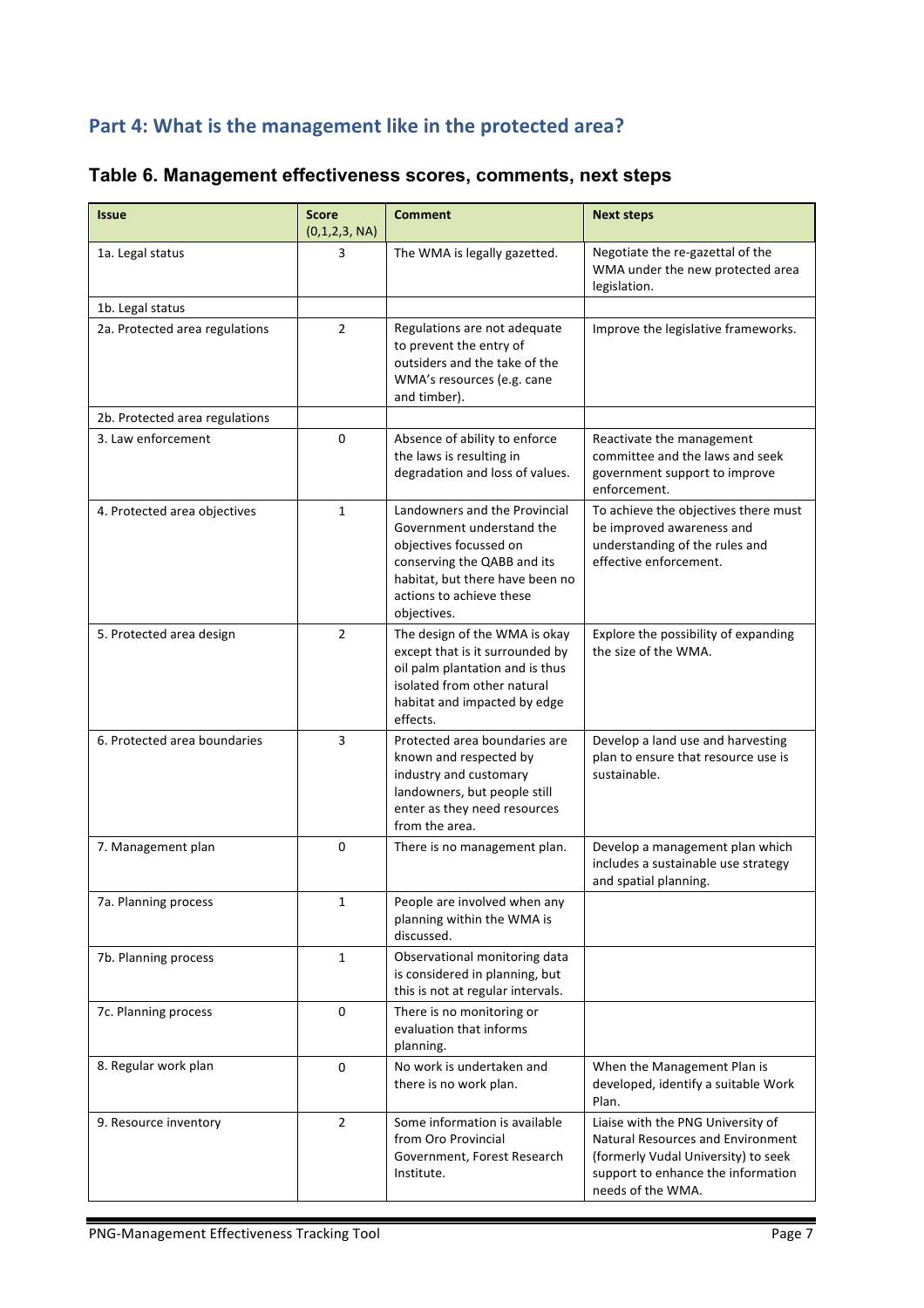| <b>Issue</b>                                       | <b>Score</b><br>(0,1,2,3, NA) | <b>Comment</b>                                                                                                                                                      | <b>Next steps</b>                                                                                                                                                                                                                                                                                               |
|----------------------------------------------------|-------------------------------|---------------------------------------------------------------------------------------------------------------------------------------------------------------------|-----------------------------------------------------------------------------------------------------------------------------------------------------------------------------------------------------------------------------------------------------------------------------------------------------------------|
| 10. Protection systems                             | 1                             | There is little effective<br>protection in relation to<br>hunting and harvesting,<br>However, there are no<br>incursions of plantations or<br>gardens into the WMA. | Improve regulations, planning and<br>law enforcement.                                                                                                                                                                                                                                                           |
| 11. Research and monitoring                        | 1                             | There is no regular research or<br>monitoring as the WMA has no<br>money to support this.                                                                           | Research is needed to better<br>understand the QABB population and<br>current threats. Utilise the Eastern<br>Papua/Vudal University students<br>(Environmental Department) to assist<br>in research and monitoring. The<br><b>Provincial Government wants to</b><br>write up proformas for students to<br>use. |
| 12. Resource management                            | $\mathbf{1}$                  | There has been some<br>discussions with the<br>community about doing the<br>right thing for the WMA.                                                                |                                                                                                                                                                                                                                                                                                                 |
| 13a. Staff numbers                                 | $\mathbf{1}$                  | Some minimal support is<br>provided by the Provincial<br>Government.                                                                                                | We need the Provincial Government<br>to give a greater priority to the<br>protection of special areas, such as<br>Hombareta WMA.                                                                                                                                                                                |
| 13b. Other people working on<br>the protected area | $\mathbf{1}$                  | There has been some small<br>efforts made by the local<br>customary landowners/WMA<br>committee in undertaking work<br>in the WMA.                                  | We need government support to<br>assist with management of the WMA.                                                                                                                                                                                                                                             |
| 14. Training and skills                            | $\mathbf{1}$                  | There is knowledge and<br>expertise (one person<br>undertakes some birdwing<br>butterfly research).                                                                 | We need more support and<br>incentives. Training is needed in<br>management planning and resource<br>inventory.                                                                                                                                                                                                 |
| 15. Current budget                                 | 0                             |                                                                                                                                                                     | Seek funding (e.g. through donors,<br>Provincial Government and NGOs) to<br>support the management of the<br>WMA and in particular the QABB.                                                                                                                                                                    |
| 16. Security of budget                             | 0                             |                                                                                                                                                                     |                                                                                                                                                                                                                                                                                                                 |
| 17. Management of budget                           | ΝA                            |                                                                                                                                                                     |                                                                                                                                                                                                                                                                                                                 |
| 18. Equipment                                      | 0                             |                                                                                                                                                                     |                                                                                                                                                                                                                                                                                                                 |
| 19. Maintenance of equipment                       | ΝA                            |                                                                                                                                                                     |                                                                                                                                                                                                                                                                                                                 |
| 20. Education and awareness                        | 0                             | There was an awareness<br>program in the past, but the<br>program has died out now.                                                                                 | There is a need to utilise social media<br>(such as FB) to raise awareness and<br>also seek the assistance of the<br>tertiary institution here in Oro.<br>Information is needed by the<br>surrounding community and the<br>Committee.                                                                           |
| 21. Planning for land use or<br>marine activities  | 0                             | The adjacent land use is<br>primarily oil palm production<br>and there has been little or no<br>consideration of the WMA.                                           | Awareness raising of the local<br>community is needed to ensure that<br>adjacent development does not<br>negatively impact on the WMA.                                                                                                                                                                          |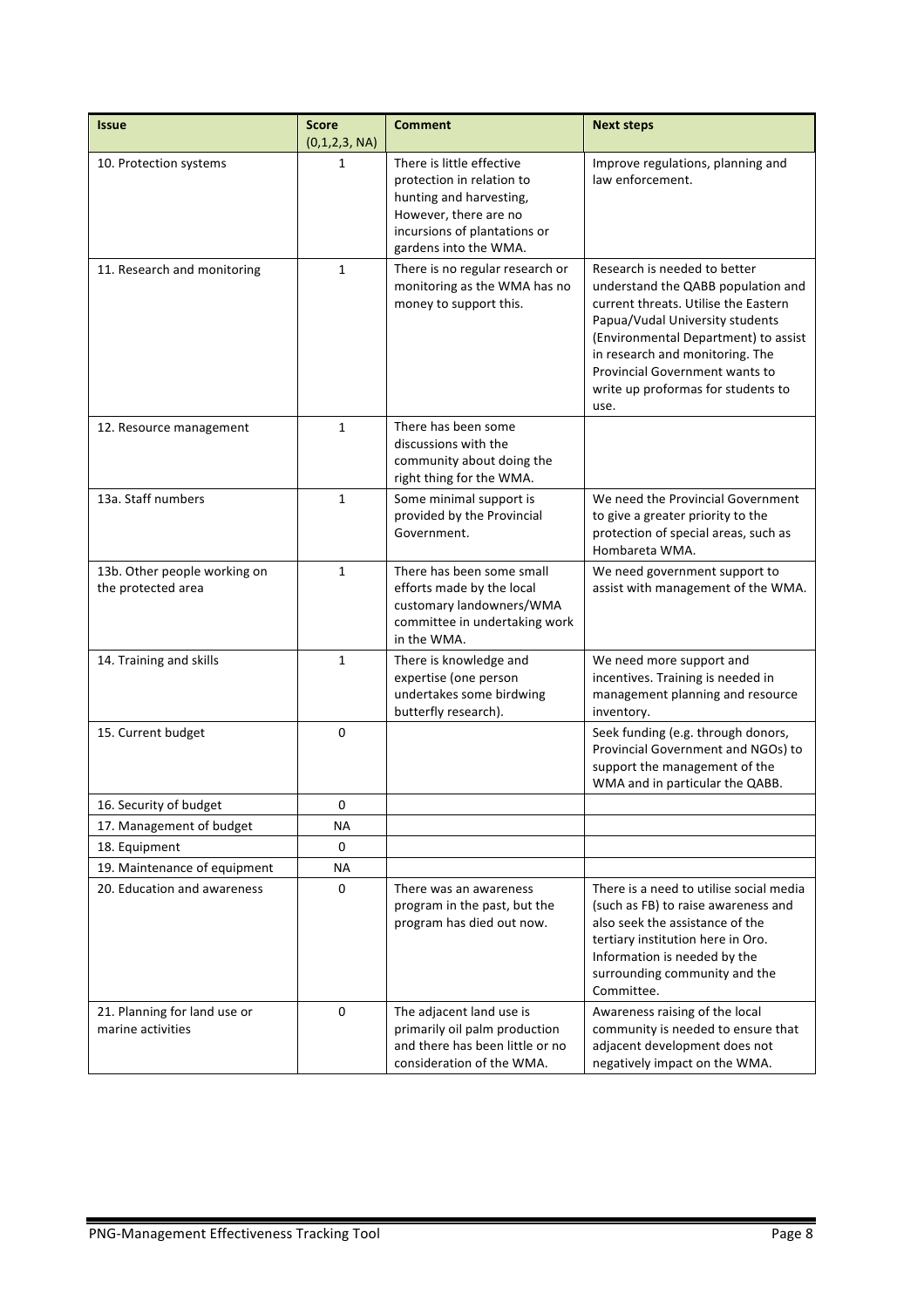| <b>Issue</b>                                               | <b>Score</b><br>(0,1,2,3, NA) | <b>Comment</b>                                                                                                                                                                                                                                                                                           | <b>Next steps</b>                                                                                                                                                                                                                                                                                                            |
|------------------------------------------------------------|-------------------------------|----------------------------------------------------------------------------------------------------------------------------------------------------------------------------------------------------------------------------------------------------------------------------------------------------------|------------------------------------------------------------------------------------------------------------------------------------------------------------------------------------------------------------------------------------------------------------------------------------------------------------------------------|
| 22. State and commercial<br>neighbours                     | 2                             | The adjacent oil palm industry<br>have not consulted members of<br>the committee in relation to<br>the development of the<br>plantation. The oil palm<br>plantation does impact on the<br>water as a result of discharge of<br>effluent. In other matters there<br>is respect for the WMA<br>boundaries. | Gradually improve the use of<br>fertilisers and pesticides so that they<br>do not impact on the WMA.                                                                                                                                                                                                                         |
| 23. Indigenous people/<br><b>Customary landowners</b>      | $\overline{2}$                | The WMA is owned by one<br>family.                                                                                                                                                                                                                                                                       | There is a plan to establish a<br>committee to deal with the day to<br>day management of the WMA.                                                                                                                                                                                                                            |
| 24a. Impact on communities -<br>communication              | 0                             | There is no communication<br>with CEPA, and no partnerships<br>with NGOs or universities                                                                                                                                                                                                                 | There needs to be an open<br>communication with the other<br>stakeholders.                                                                                                                                                                                                                                                   |
| 24b. Impact on communities -<br>community welfare programs | $\mathbf 0$                   | No programs are in place to<br>improve the community's<br>welfare.                                                                                                                                                                                                                                       | Welfare programs are needed, as<br>requested by the Chair of the<br>Hombareta WMA.                                                                                                                                                                                                                                           |
| 24c. Impact on communities -<br>support for protected area | $\mathbf{1}$                  | Everyone in the village and the<br>community recognises and<br>supports the Hombareta WMA.                                                                                                                                                                                                               |                                                                                                                                                                                                                                                                                                                              |
| 25. Economic benefit                                       | $\mathbf{1}$                  | At present, the WMA brings<br>little economic benefit to the<br>community.                                                                                                                                                                                                                               | The Chair of the WMA realises that<br>this area is protected and she is<br>unable to bring in large commercial<br>developments such as oil palm but<br>the Chair would like to grow cocoa at<br>a village scale to generate some<br>economic benefit which can be used<br>to support the management of the<br>Hombareta WMA. |
| 26. Monitoring and evaluation                              | $\mathbf{1}$                  | The Provincial Government and<br>the community does some<br>incidental (visual) monitoring of<br>vines and butterflies.                                                                                                                                                                                  | Monitoring and evaluation are<br>necessary. We could utilise schools<br>and universities to assist us with data<br>collection. We need support for more<br>regular monitoring.                                                                                                                                               |
| 27. Visitor facilities                                     | 0                             | There used to be an<br>information centre in the past<br>but this does not exist now.                                                                                                                                                                                                                    | There is a need for fundraising to<br>establish an information centre and<br>promote awareness of the<br>Hombareta WMA.                                                                                                                                                                                                      |
| 28. Commercial tourism<br>operators                        | 0                             | There was a plan to bring in<br>commercial tourism but the<br><b>Provincial Government has</b><br>requested that this be put on<br>hold for some reasons. The<br>reasons have not yet been<br>clarified.                                                                                                 |                                                                                                                                                                                                                                                                                                                              |
| 29. Fees                                                   | 0                             | There is a guideline that<br>enables us to charge fees but<br>that has not been<br>implemented.                                                                                                                                                                                                          | The Chair of the WMA indicated that<br>the WMA will commence charging a<br>fee from now.                                                                                                                                                                                                                                     |
| 30. Condition of values                                    | $\overline{2}$                | Generally the WMA values are<br>in good condition but there are<br>impacts as a result of tracks,<br>hunting and gathering. The<br>butterfly populations can<br>recover in a short period.                                                                                                               |                                                                                                                                                                                                                                                                                                                              |
| 30a.Condition of values                                    | $\mathbf{1}$                  | There has been some research<br>on the QABB.                                                                                                                                                                                                                                                             | We need supported research on the<br>QAABB and bird research.                                                                                                                                                                                                                                                                |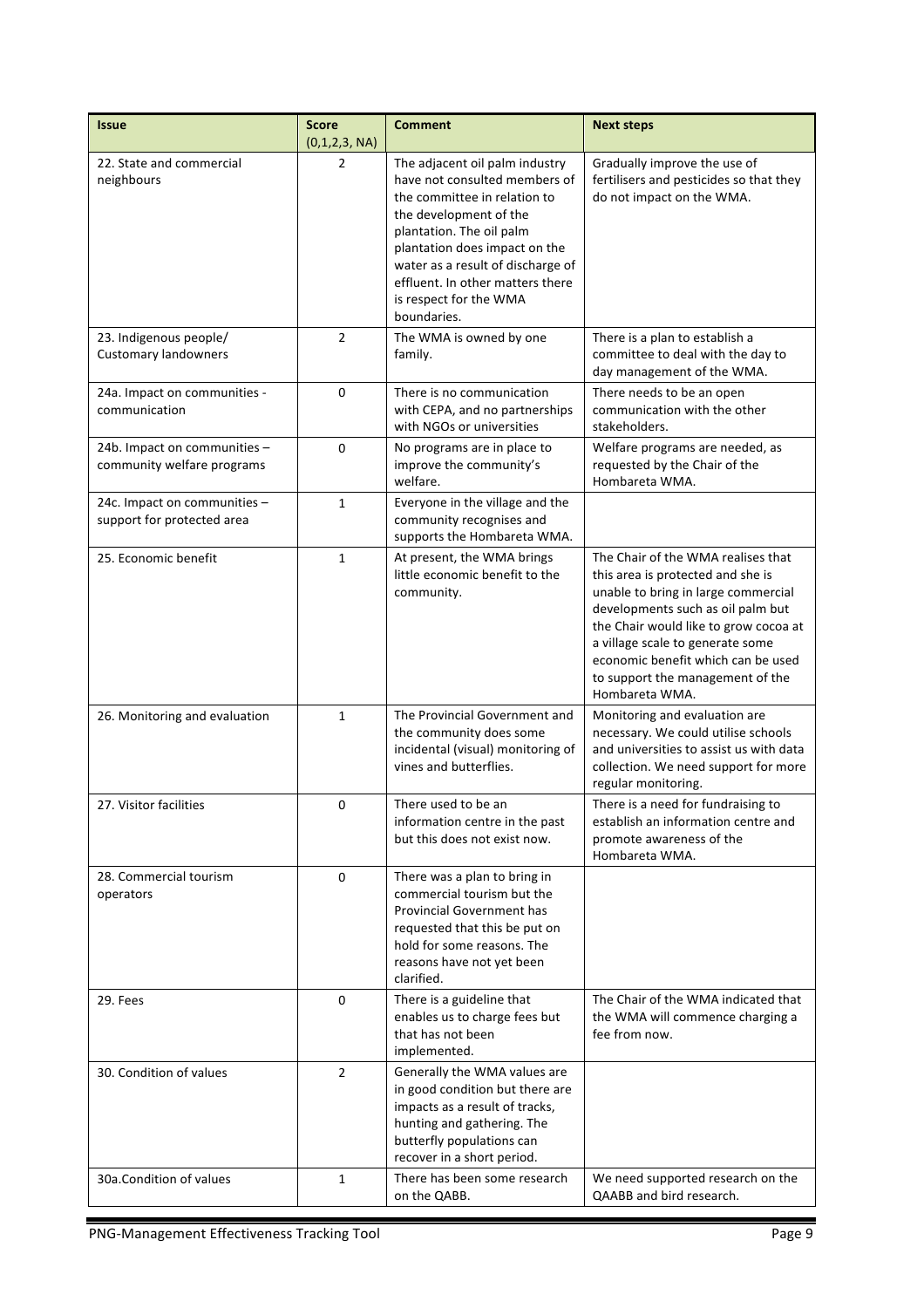| <b>Issue</b>                                                | <b>Score</b><br>(0,1,2,3, NA) | <b>Comment</b>                                                                                                   | <b>Next steps</b>                                                                                                            |
|-------------------------------------------------------------|-------------------------------|------------------------------------------------------------------------------------------------------------------|------------------------------------------------------------------------------------------------------------------------------|
| 30b. Condition of values - threat<br>abatement plans        | 0                             | There are currently no threat<br>abatement plans in place.                                                       | There is a plan for a village court<br>system to support management and<br>address threats that are impacting on<br>the WMA. |
| 30c. Condition of values - routine<br>management activities | 0                             | Irregular management activities<br>are undertaken e.g.<br>observations by the community<br>and the Orari family. |                                                                                                                              |

## **Part 5: Condition and trends of protected area values**

### **Table 7. Values, condition and trend**

| <b>Key value</b>          | <b>Condition Score</b> | <b>Trend Score</b> | Information source and justification for Assessment and HOW           |
|---------------------------|------------------------|--------------------|-----------------------------------------------------------------------|
| (from Table 2)            | (VG, G, F, P, DK)      | (I, S, D, DK)      | the condition can be IMPROVED                                         |
| Queen Alexandra           | P                      | D                  | There are some populations remaining ("but not very good              |
| birdwing butterfly        |                        |                    | populations"). It is recommended that some immediate actions be       |
|                           |                        |                    | taken to improve this threatened species e.g. plant more vines        |
|                           |                        |                    | that attract this QABB, stop communities from burning the             |
|                           |                        |                    | surrounding areas and the forest and raise awareness to prevent       |
|                           |                        |                    | bad gardening practices.                                              |
| Birdlife (bird of         | G                      | S                  | Hornbill populations are increasing; wild fowl are being hunted;      |
| paradise, hornbills,      |                        |                    | birds of paradise are decreasing because communities hunt for         |
| wildfowl)                 |                        |                    | headdresses for traditional singsings (festivals). Need to retain and |
|                           |                        |                    | expand habitat, reduce hunting and raise awareness.                   |
| Creek (fresh water)       | F                      |                    | The waters have been polluted by the adjacent oil palm                |
|                           |                        |                    | plantation. However, the practices of applying fertilizer and         |
|                           |                        |                    | pesticides are now improving.                                         |
| Fish and                  | F                      | S                  | Fish disappeared but are now returning into the creek.                |
| prawns/shrimps            |                        |                    |                                                                       |
| Family cemetery           | F                      | S                  | The burial sites are in the headwaters of the creek and this can      |
|                           |                        |                    | affect the water-well. It also creates an added value to the WMA      |
|                           |                        |                    | and the generations that come later will have respect for the         |
|                           |                        |                    | initiator of the project.                                             |
| <b>Building materials</b> | VG                     | S                  | The stance of the building material (palms) is good. Usually the      |
| (black palm and           |                        |                    | houses last for a long time.                                          |
| palms for walls and       |                        |                    |                                                                       |
| flooring)                 |                        |                    |                                                                       |
| <b>Traditional plants</b> | VG                     | S                  | Bark and leaves are currently used for medication of the sick and     |
|                           |                        |                    | there is a good supply.                                               |

### Table 8. Recommendations and ways forward

|                              |                     | 3.                             |                             |
|------------------------------|---------------------|--------------------------------|-----------------------------|
| Capacity building - training | Develop a           | <b>Education and awareness</b> | Source funding to implement |
| for the landowners           | Management Plan for | raising about the area - the   | the plans that have to be   |
| (management training for the | the protected area. | importance of the area, rules  | drafted (e.g. Management    |
| WMA area).                   |                     | and the values of the area and | Plan).                      |
|                              |                     | also to make people aware of   |                             |
|                              |                     | the climate change problems    |                             |
|                              |                     | and how to mitigate and adapt  |                             |
|                              |                     | to the problems.               |                             |